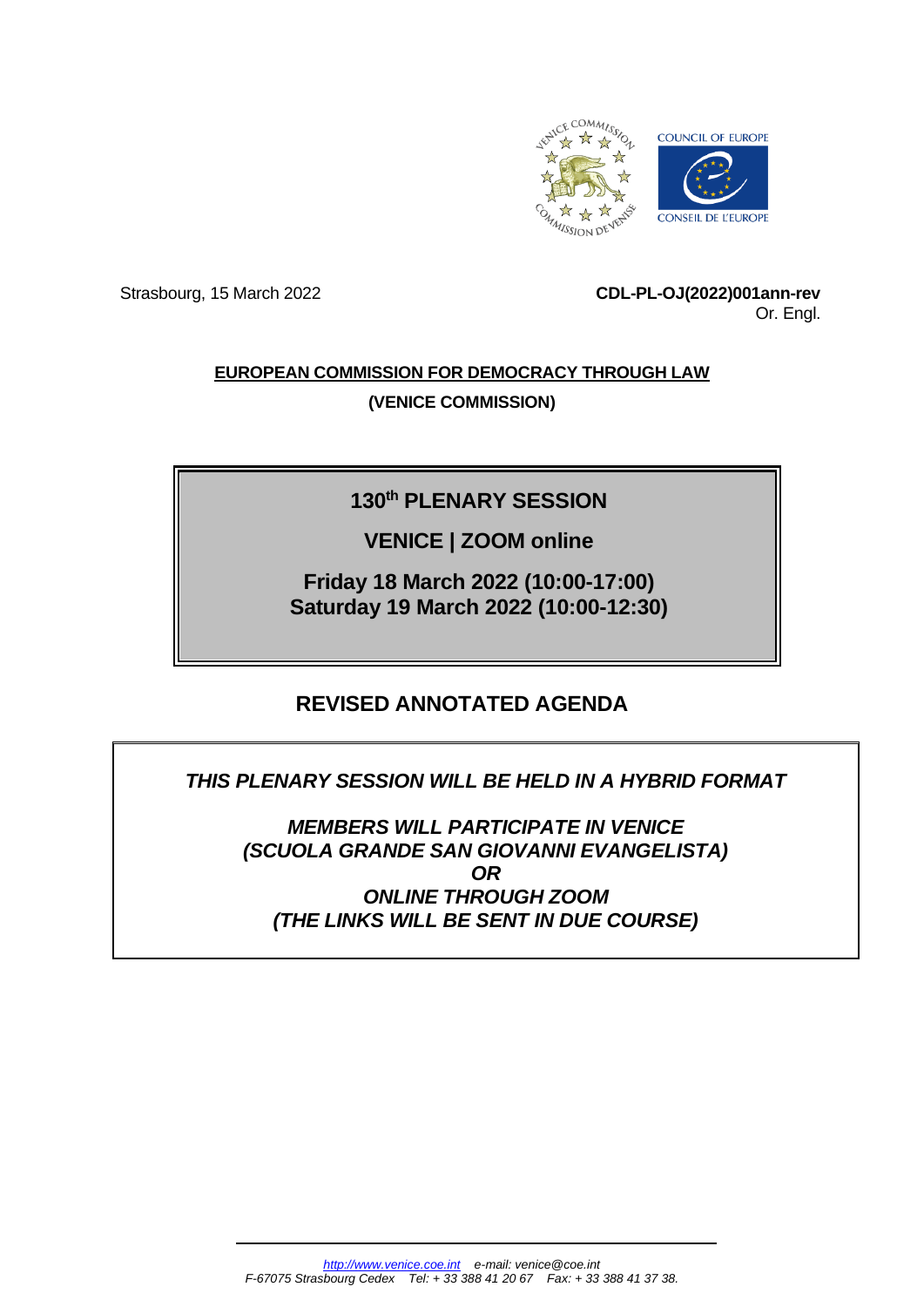# **Friday, 18 March 2022**

| 10:00-11:30 | Adoption of the Agenda<br>Communication by the President<br>Communication by the Enlarged Bureau<br>Communication by the Secretariat<br>Co-operation with Council of Europe organs<br>Follow-up to earlier Venice Commission opinions |
|-------------|---------------------------------------------------------------------------------------------------------------------------------------------------------------------------------------------------------------------------------------|
|             |                                                                                                                                                                                                                                       |

# **1. Adoption of the Agenda**

# **2. Communication by the President**

The President will present her recent activities [\(CDL\(2022\)009\)](http://www.venice.coe.int/webforms/documents/default.aspx?pdffile=CDL(2022)009).

# **3. Communication from the Enlarged Bureau**

The Commission will be informed on the discussions which took place at the meeting of the Enlarged Bureau on 17 March 2022.

# **4. Communication by the Secretariat**

# **5. Co-operation with the Committee of Ministers**

Within the framework of its co-operation with the Committee of Ministers, the Commission will hold an exchange of views with Ambassador Maria Spassova, Permanent Representative of Bulgaria to the Council of Europe, and Ambassador Christian Meuwly, Permanent Representative of Switzerland to the Council of Europe.

# **6. Co-operation with the Parliamentary Assembly**

The Commission is invited to hold an exchange of views with Mr Rik Daems, Former President of the Parliamentary Assembly (online), and Ms Alexandra Louis, of the Committee on Legal Affairs and Human Rights of the Parliamentary Assembly of the Council of Europe, on cooperation with the Assembly.

The Opinion on Constitutional Reform in Belarus and its compliance with Council of Europe standards, and the Report on the Domestic Procedures of Ratification and Denunciation of International Treaties fall into the framework of co-operation with the Parliamentary Assembly (see Items 11 and 18).

# **7. Co-operation with the Congress of Regional and Local Authorities of the Council of Europe**

The Commission is invited to hold an exchange of views with Ms Gudrun Mosler-Törnström, Chair of the Monitoring Committee of the Congress, (online) on co-operation with the Congress.

# **8. Exchange of views with the Regione del Veneto**

The Commission is invited to hold an exchange of views with Mr Cristiano Corazzari, Regional Minister of Culture of the Regione del Veneto.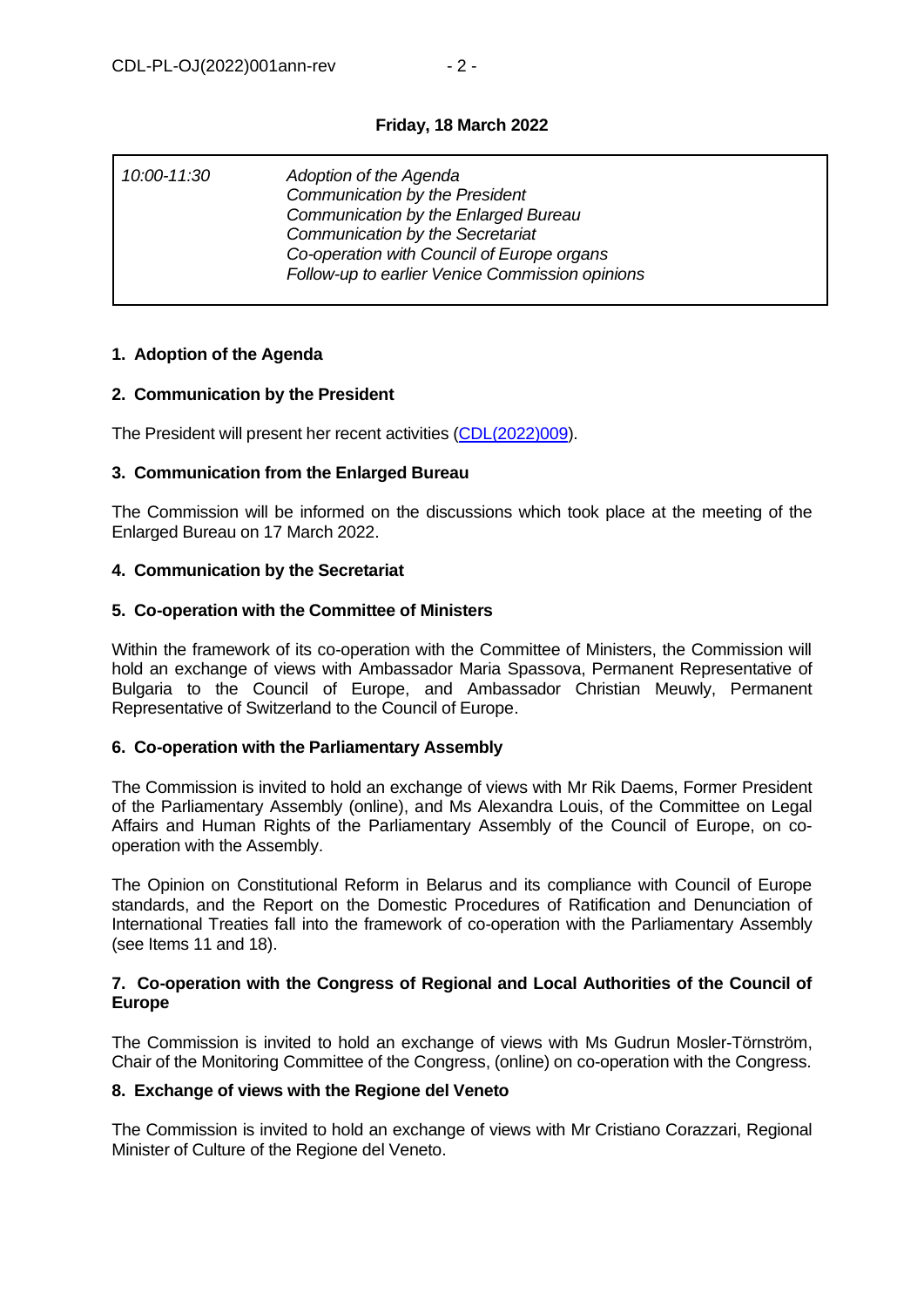# **9. Follow-up to earlier Venice Commission opinions**

The Commission will be informed on follow-up to the following opinions (see document [\(CDL\(2022\)007\)](http://www.venice.coe.int/webforms/documents/default.aspx?pdffile=CDL(2022)007):

- Albania: Follow-up to the *amicus curiae* brief on the competence of the Constitutional Court regarding the validity of the local elections [\(CDL-AD\(2021\)037\)](https://www.venice.coe.int/webforms/documents/?pdf=CDL-AD(2021)037-e)

Kazakhstan: Follow up to the opinion on the draft law "on the Commissioner for Human Rights" of Kazakhstan [\(CDL-AD\(2021\)049](http://www.venice.coe.int/webforms/documents/default.aspx?pdffile=CDL-AD(2021)049))

- Moldova, Republic of: Follow-up to the *amicus curiae* brief for the Constitutional Court of the Republic of Moldova on the constitutional implications of the ratification of the Council of Europe Convention on preventing and combating violence against women and domestic violence) (Istanbul Convention) [\(CDL-AD\(2021\)044\)](http://www.venice.coe.int/webforms/documents/default.aspx?pdffile=CDL-AD(2021)044)

Serbia: Follow-up to the Urgent Opinion on the revised draft constitutional amendments on the judiciary [\(CDL-AD\(2021\)048\)](http://www.venice.coe.int/webforms/documents/default.aspx?pdffile=CDL-AD(2021)048) and Urgent Opinion on the revised draft law on the referendum and the people's initiative [\(CDL-AD\(2021\)052\)](http://www.venice.coe.int/webforms/documents/default.aspx?pdffile=CDL-AD(2021)052)

| 11:30-11:45 | Coffee break                                                |
|-------------|-------------------------------------------------------------|
| 11:45-12:30 | Discussion and adoption of opinions on individual countries |

#### **10. Armenia**

The Commission is invited to hold an exchange of views with Mr Karen Andreasyan, Minister of Justice of Armenia, (online) and to examine, with a view to adoption, the draft joint opinion of the Venice Commission and the Directorate General of Human Rights and Rule of Law (DGI) of the Council of Europe [\(CDL\(2022\)006\)](http://www.venice.coe.int/webforms/documents/default.aspx?pdffile=CDL(2022)006) (TG/TvD/is) on the draft laws on making amendments to the Constitutional Law on the Judicial Code and to the Constitutional Law on the Constitutional Court of Armenia [\(CDL-REF\(2022\)003\)](http://www.venice.coe.int/webforms/documents/default.aspx?pdffile=CDL-REF(2022)003), drawn up on the basis of comments by Mr Bussjäger, Mr Grabenwarter, Ms Hermanns and Mr Gérard Reissner (DGI Expert). This opinion was requested by the Minister of Justice of Armenia on 16 December 2021.

The opinion was prepared under the [Quick response Mechanism](https://pjp-eu.coe.int/en/web/pgg2/quick-response-mechanism) in the framework of the EU/CoE joint programme ["Partnership for Good Governance"](https://pjp-eu.coe.int/en/web/pgg2/home), co-funded by the Council of Europe and the European Union and implemented by the Council of Europe.

# **11. Belarus**

The Commission is invited to endorse the Urgent Interim Opinion [\(CDL-PI\(2022\)002\)](http://www.venice.coe.int/webforms/documents/default.aspx?pdffile=CDL-PI(2022)002) (TP/SGM/ba) on Constitutional Reform [\(CDL-REF\(2022\)007\)](http://www.venice.coe.int/webforms/documents/default.aspx?pdffile=CDL-REF(2022)007), drawn up on the basis of comments by Mr Alivizatos, Mr Dimitrov, Mr Mathieu, Mr Petrov and Mr Tuori. This urgent interim opinion was requested by the President of the Parliamentary Assembly of the Council of Europe on 26 August 2021 and was issued on 21 February 2022 in accordance with the Protocol on the preparation of Venice Commission urgent opinions [\(CDL-AD\(2018\)019\)](http://www.venice.coe.int/webforms/documents/default.aspx?pdffile=CDL-AD(2018)019).

| 12:30-14:30 | Lunch break                                                 |
|-------------|-------------------------------------------------------------|
| 14:30-15:30 | Discussion and adoption of opinions on individual countries |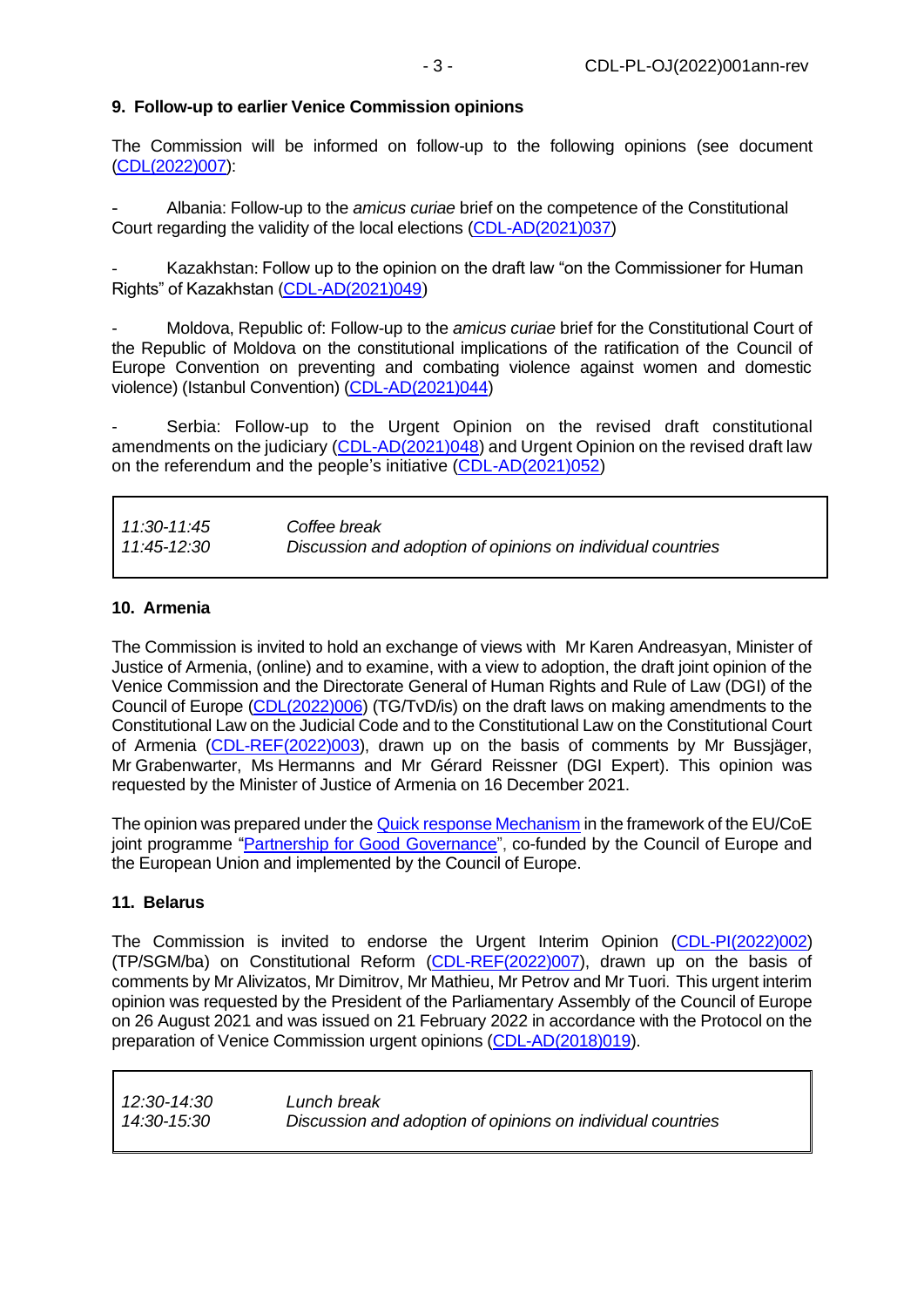# **12. Chile**

The Commission is invited to hold an exchange of views with Ms Maria Elisa Quinteros Cáceres, President of the Constitutional Convention and Mr Juan Castro Prieto, Senator, Republic of Chile, and to examine, with a view to adoption, the draft opinion [\(CDL\(2022\)013\)](http://www.venice.coe.int/webforms/documents/default.aspx?pdffile=CDL(2022)013) (SGM/SK/no/sch) on the drafting and adoption of a new Constitution (see procedure for drafting a Constitution Law no. 21.200 of 24 December 2019 [CDL-REF\(2022\)010\)](http://www.venice.coe.int/webforms/documents/default.aspx?pdffile=CDL-REF(2022)010), drawn up on the basis of comments by Mr Castella Andreu, Mr Carozza, Ms Otálora Malassis, Mr Tuori and Ms Hanna Suchocka (Honorary President of the Venice Commission). This opinion was requested by the President of the Senate of Chile on 4 January 2022. The Joint Sub-Commission on Democratic Institutions and Latin America will examine this draft opinion at their joint hybrid meeting on 17 March 2022.

# **13. Kosovo**

# *Concept Paper on the Vetting of Judges and Prosecutors* and draft amendments to the constitution

The Commission is invited to hold an exchange of views with Ms Albulena Haxhiu, Minister of Justice of Kosovo, and to examine, with a view to adoption, the draft opinion [\(CDL\(2022\)005\)](http://www.venice.coe.int/webforms/documents/default.aspx?pdffile=CDL(2022)005) (Sc/GiD/is) on the Concept Paper on the Vetting of Judges and Prosecutors and draft amendments to the constitution [\(CDL-REF\(2022\)005\)](http://www.venice.coe.int/webforms/documents/default.aspx?pdffile=CDL-REF(2022)005) and [\(CDL-REF\(2022\)006\)](http://www.venice.coe.int/webforms/documents/default.aspx?pdffile=CDL-REF(2022)006), drawn up on the basis of comments by Ms McMorrow, Mr Pinelli and Mr Vilanova Trias. This opinion was requested by the Minister of Justice of Kosovo on 25 October 2021. The Sub-Commission on the Judiciary will examine this draft opinion at its hybrid meeting on 17 March 2022.

# *15:30-15:45 Coffee break 15:45-17:00 Discussion and adoption of opinions on individual countries*

# *Revised draft amendments to the Law on the Prosecutorial Council of Kosovo*

The Commission is invited to hold an exchange of views with Ms Albulena Haxhiu, Minister of Justice of Kosovo, and to examine, with a view to adoption, the draft opinion [\(CDL\(2022\)003\)](http://www.venice.coe.int/webforms/documents/default.aspx?pdffile=CDL(2022)003) (GiD/ba) on the revised draft amendments to the Law on the prosecutorial Council of Kosovo [\(CDL-REF\(2022\)009\)](http://www.venice.coe.int/webforms/documents/default.aspx?pdffile=CDL-REF(2022)009), drawn up on the basis of comments by Mr Gaspar, Mr Nicolatos and Mr James Hamilton (former Substitute Member, Expert). This opinion was requested by the Minister of Justice of Kosovo on 24 February 2022.

The draft opinions for Kosovo were prepared under the [Expertise Co-ordination Mechanism](https://pjp-eu.coe.int/en/web/horizontal-facility/ecm) in the framework of the EU/CoE joint programme ["Horizontal Facility](https://pjp-eu.coe.int/en/web/horizontal-facility) II", co-funded by the Council of Europe and the European Union and implemented by the Council of Europe.

# **14. Lebanon**

The Commission is invited to hold an exchange of views with Mr Henry Khoury, Minister of Justice of Lebanon on the draft opinion [\(CDL-PI\(2022\)003\)](http://www.venice.coe.int/webforms/documents/default.aspx?pdffile=CDL-PI(2022)003) on the draft Law Amending Legislative Decree n° 150/1983 on the Organisation of the Judiciary (see information note [CDL-](http://www.venice.coe.int/webforms/documents/default.aspx?pdffile=CDL-PI(2022)003)[PI\(2022\)003\)](http://www.venice.coe.int/webforms/documents/default.aspx?pdffile=CDL-PI(2022)003). This opinion was requested by the previous Minister of Justice on 6 September 2021.

*19:30 Dinner at Hotel Salute Palace Dorsoduro 222 Venezia, Fondamenta de Cà Balà* [www.salutepalace.com](http://www.salutepalace.com/)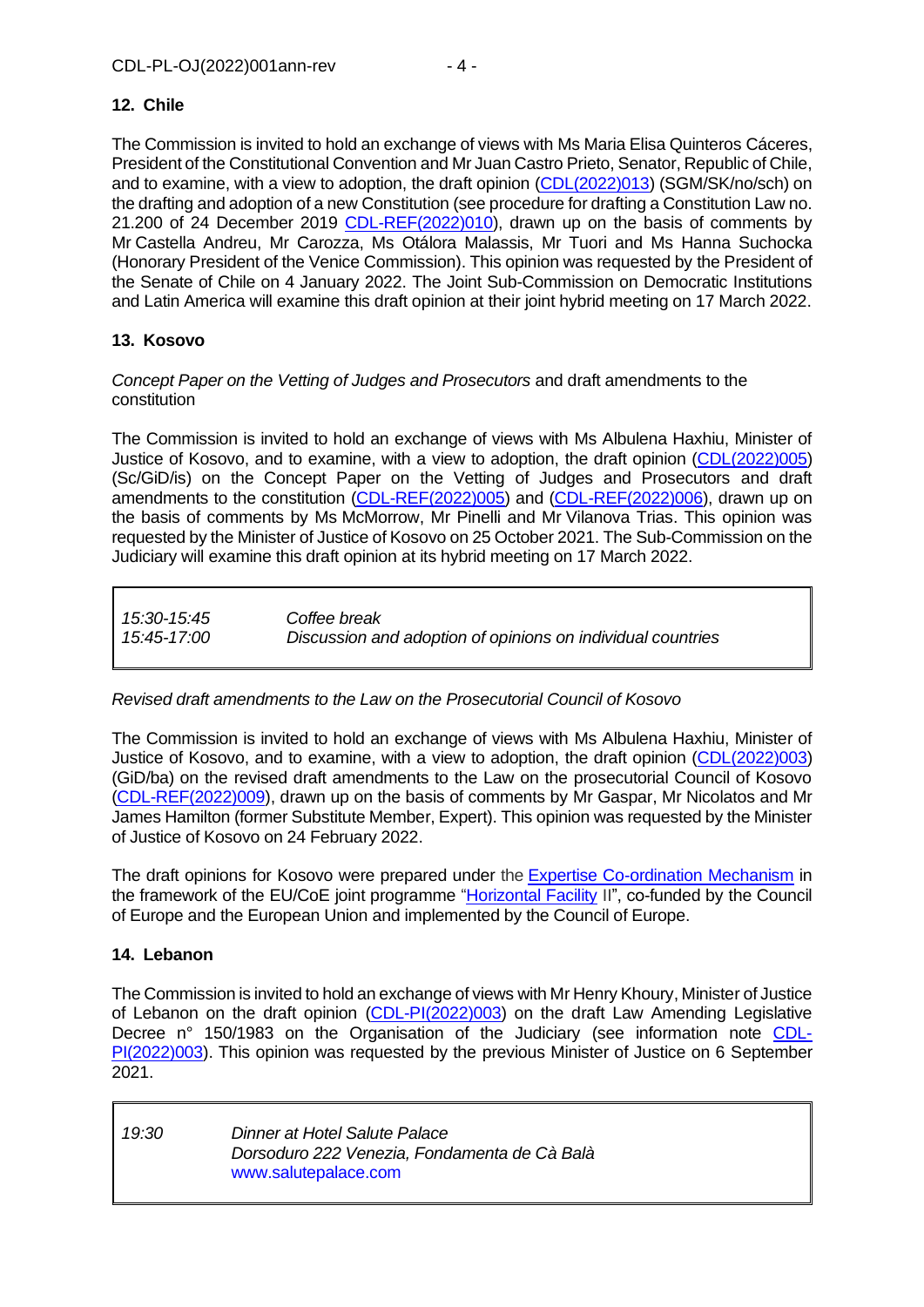#### **Saturday 19 March 2022**

*10:00-11:00 Discussion and adoption of opinions on individual countries*

#### **15. Croatia**

The Commission is invited to hold an exchange of views with Mr Ivan Malenica, Minister of Justice and Public of Administration of Croatia, and to examine, with a view to adoption, the draft opinion [\(CDL\(2022\)002\)](http://www.venice.coe.int/webforms/documents/default.aspx?pdffile=CDL(2022)002) (MJ/tcf) on the introduction of the procedure of renewal of security vetting through amendments to the Courts Act [\(CDL-REF\(2022\)001\)](http://www.venice.coe.int/webforms/documents/default.aspx?pdffile=CDL-REF(2022)001), drawn up on the basis of comments by Mr Cameron, Mr Kuijer and Mr Gaspar. This opinion was requested by the Minister of Justice and Public Administration of Croatia on 14 December 2021. The Sub-Commission on the Judiciary will examine this draft opinion at its hybrid meeting on 17 March 2022.

#### **16. Romania**

The Commission is invited to hold an exchange of views with Mr Nelu Ciobanu, Secretary of State of Romania, and to examine, with a view to adoption, the draft opinion [\(CDL\(2022\)010\)](http://www.venice.coe.int/webforms/documents/default.aspx?pdffile=CDL(2022)010) (TvD/TG/ba) on the draft law on the dismantling of the section for investigating criminal offences within the judiciary [\(CDL-REF\(2022\)008rev\),](https://www.venice.coe.int/webforms/documents/?pdf=CDL-REF(2022)008rev-e) drawn up on the basis of comments by, Mr Scholsem, Mr Tuori, Mr Johan Hirschfeldt (former Substitute Member, Expert) and Ms Hanna Suchocka (Honorary President of the Venice Commission). This opinion was requested by the Monitoring Committee of the Parliamentary Assembly of the Council of Europe on 1 February 2022. The Sub-Commission on the Judiciary will examine this draft opinion at its hybrid meeting on 17 March 2022.

#### **17. Ukraine**

The Bureau decided to postpone the discussion of items on Ukraine in view of the current situation. On 1 March 2022, the President of the Commission made a public statement, which is available at<https://www.venice.coe.int/webforms/events/?id=3303>

| 11:00-11:15 | Coffee Break                                                            |
|-------------|-------------------------------------------------------------------------|
| 11:15-12:15 | Studies and reports<br>Adoption of the Annual Report of Activities 2021 |
|             |                                                                         |
|             | Information on Conferences and Seminars                                 |
|             | Report of the Hybrid Meeting of the Sub-Commission on Latin<br>America  |
|             | Report of the Hybrid Meeting of the Sub-Commission on the Judiciary     |

#### **18. Report – Domestic Procedures of Ratification and Denunciation of International Treaties**

The Commission is invited to examine with a view to adoption the Report [\(CDL\(2022\)011\)](http://www.venice.coe.int/webforms/documents/default.aspx?pdffile=CDL(2022)011) (PG/vl) on the Domestic Procedures of Ratification and Denunciation of International Treaties, drawn up on the basis of comments by Ms Bílková, Mr Carozza, Ms Anne Peters (former Member, Expert) and Mr Jakob Mühlfelder (Expert). This was requested by the President of the Parliamentary Assembly of the Council of Europe on 4 May 2021.